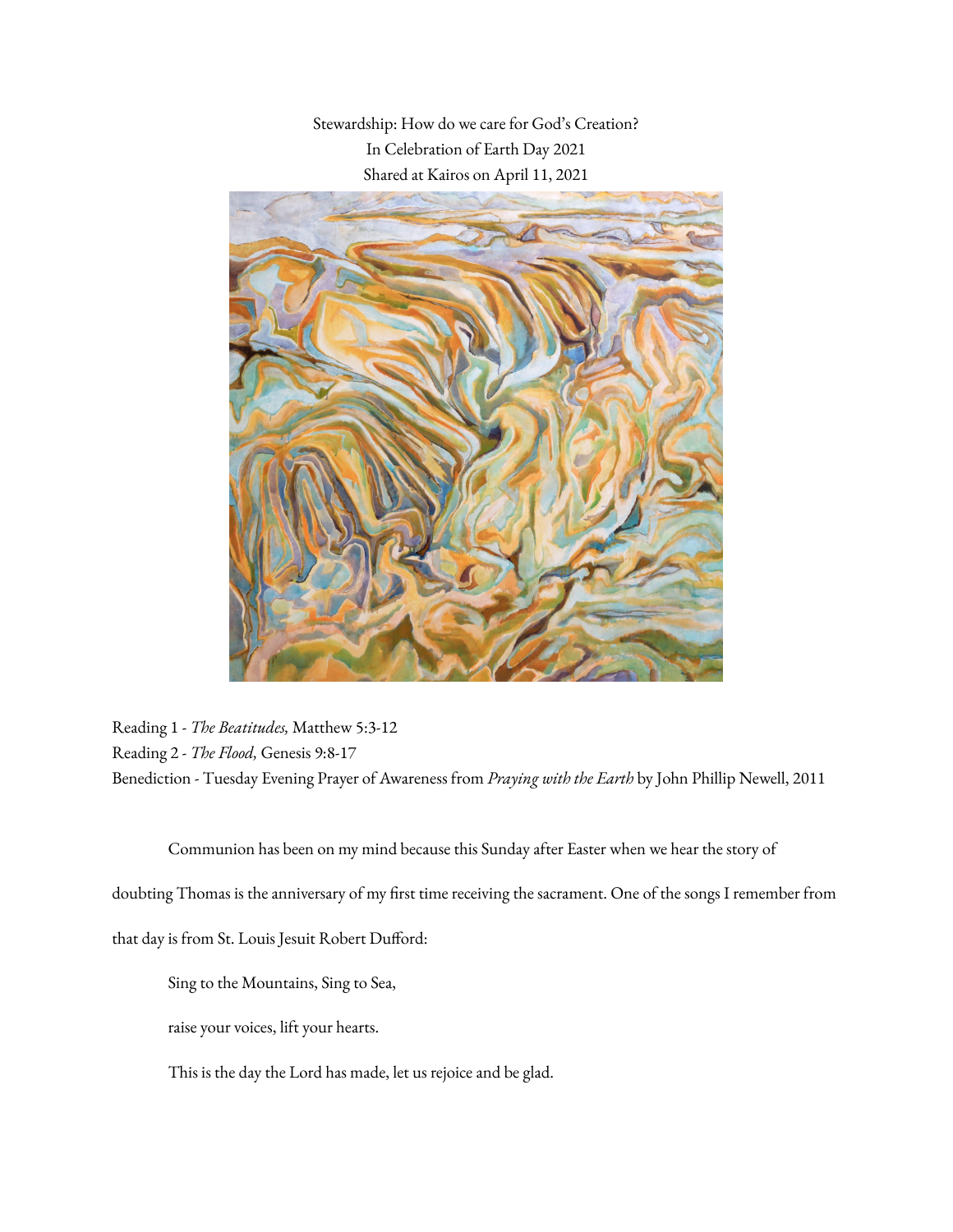I've gathered at Church to share the bread and wine, body and blood of Christ more than 600 times since then, but this year of physical and social distancing has taught me how to celebrate communion outside the Church, too. When I offer this song of my first communion aloud outside, in the presence of flowing currents, mounds of rocks, and chirpy birds I find myself praying not just *to* or *for* or *at* the mountains, but with them. Our collective presence raises prayers of joyful wonder to God. This song becomes a reminder of not only my first communion, but the ongoing commitment to being in relation with one another, in cosmic communion. I first heard the term cosmic communion from my catechism classes to describe the time when Christ comes again and God will be all in all. While we are waiting for this second coming, we can remember the covenant that God made with all living creatures after the Great Flood: to be good stewards who continuously build a new creation that strives for oneness with the earth.

When we come together for church each week to celebrate God's love, we recommit to the covenant. Through song, we rejoice with images of rainbows and blue skies and warm weather and as signs of Christ's resurrection, of reminders of the covenant with Noah from the second reading. But we also mourn places of brokenness when we light candles and lift up our prayers. We acknowledge the signs that perhaps the children of God are not actively participating in cosmic communion. In this past year, we witnessed devastating increases in hurricanes, fires, floods, snowstorms, that we can only expect to increase with increasing temperatures. God adamantly promises in the seconds reading to never destroy the earth again...so we are the ones who are causing these disasters that harm the earth. These signs from nature, the cry of the earth, illuminates blind spots where we are falling short in upholding our end of the covenant. In gathering for worship we practice listening for and noticing signs that God's covenant is still alive, and we find strength to work towards our vision of cosmic communion.

Of course, the church has not been perfect in exemplifying good stewardship. In the Genesis story of creation, Adam and Eve have dominion over the land, and these power dynamics have justified the exploitation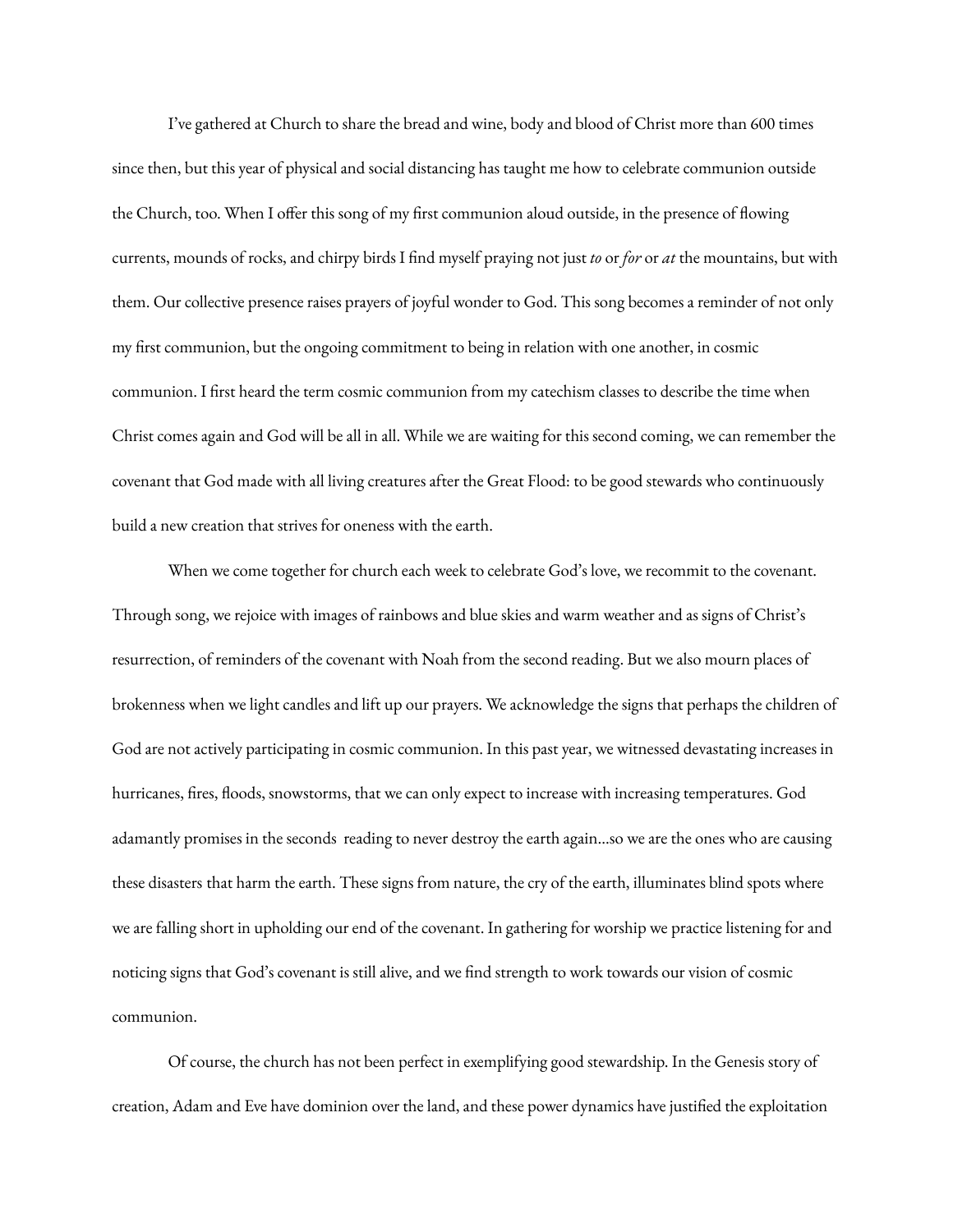of resources that has had devastating consequences for the climate, ecosystems, and our shared livelihoods. These shortcomings though are not an excuse for the church to step away from creation care; rather, the universal church has a moral responsibility to rebuild the beloved community and dismantle systems that deny full participation in the covenant. In the first reading, we hear the Gospel message of the Beatitudes that can guide the church in caring for creation. When we live out these words of Christ, we build communion through our actions and become the Body of Christ. We sanctify these holy relationships with our neighbors and nature so that life itself is a sacrament, a physical sign of God's presence. The physical church becomes just one of many places where we can be in communion with God.

Praying together at the river and in the physical church provides spiritual sustenance in doing this work of caring for creation, participating in the covenant for a more just, loving world. I'm sure each of you have found sanctuaries in nature that remind you of God's unconditional love, the love that we are responsible for sharing with our neighbors. Painting is one of the places that I meditate on the need for cosmic communion in our world today. I started the composition for this painting, part of returning to water at the James River; painting outside helps me be attentive to signs that remind of God's covenant. I observe the wave crashing of the Z-dam on riverside drive, and I am reminded of both the Great Flood and the climate crisis and legacies or injustice we are now facing. Back in the studio, these observational studies become abstracted maps for learning how to be in right relationship with creation, to recognize my small part in communion with all living creatures. While working on this painting, I listened to a sermon from Dr. Fred Moten titled "This is How We Fellowship." His sermon describes gathering for worship as a participatory gathering in which we collectively seek to listen deeply for the needs of our neighbors. Dr. Moten emphasizes that fellowship is a verb, that who we are is defined by our actions, engaging in a process of call and response. Similarly, in cosmic communion we are actively seeking to be better stewards of creation. This practice requires careful listening, an openness to recommitting ourselves to the covenant each day. Through repetitive brushstrokes that respond to surrounding